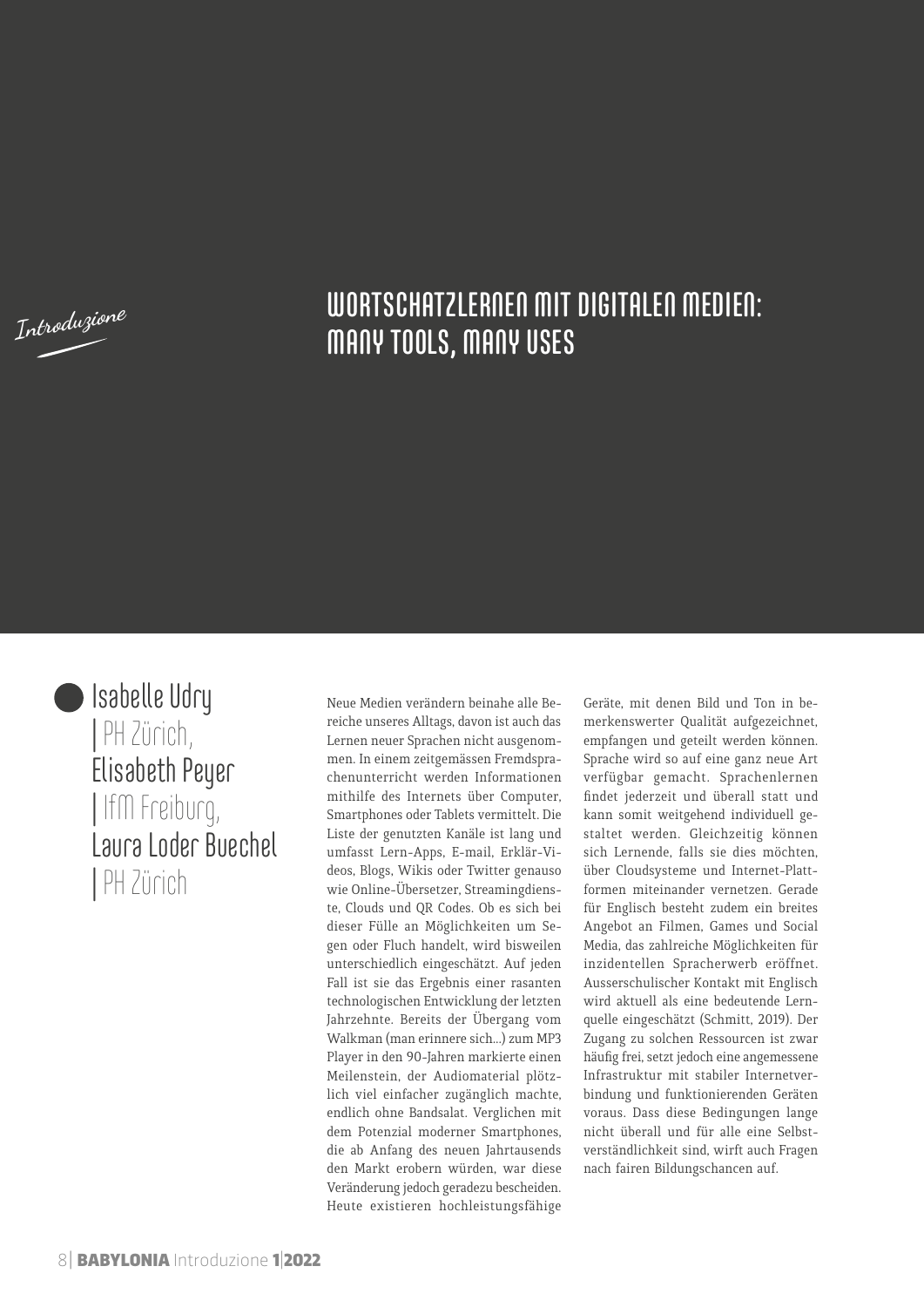Es waren Beobachtungen und Überlegungen dieser Art, die uns zur aktuellen Ausgabe von Babylonia inspiriert haben. Wir waren neugierig, wie sich der digitale Wandel beim Fremdsprachenlernen auf verschiedenen Schulstufen ganz konkret zeigt. Unser Ziel war es, Impulse aus der Praxis aufzunehmen und Ideen anzuregen. Die Verbindung zwischen digitalen Medien und Wortschatz erschien uns dabei aus mehreren Gründen besonders interessant. Die Rolle, die lexikalisches Wissen im Fremdsprachenlernen spielt, hat sich mit den verschiedenen Unterrichtsparadigmen gewandelt. Aktuell geniesst Wortschatz als Grundlage für die Sprachverwendung einen relativ hohen Stellenwert und erhält entsprechende Aufmerksamkeit. Gemäss Heil et al. (2016) fokussiert demnach ein Grossteil der in ihrer Studie untersuchten Sprachlernapps das Wortschatzlernen. Dabei ist klar, dass sich der Wert von lexikalischem Wissen erst zeigt, wenn gelernte Strukturen auch ausserhalb einer App und "in echt" angewendet werden können. Wortschatzarbeit geht über die blosse Beschäftigung mit Wortlisten hinaus und erfolgt idealerweise in Verbindung mit anderen Kompetenzbereichen. Auch dieser Aspekt hat uns interessiert. Wir nahmen an, dass er in der Praxis sehr unterschiedlich umgesetzt werden kann. Die Vielfalt der eingegangenen Beiträge hat uns Recht gegeben.

This issue of Babylonia opens the door to many thoughts on the teaching of vocabulary and using various digital tools: Which techniques and systems best lead to sustainable learning? Are there any differences in studying and learning via digital tools than good, old-fashioned paper and pencil? What does it actually mean to "learn" words? How do we know what is useful and what is not? Do we actually need to learn anything if translation tools can do it all for us? We have not answered these questions in this issue, if anything, we provoke many more, but what we do have to share with you are some of the many, many creative ideas, projects, tools and techniques for working with words in your classroom!

We open with an interview with Susanne Krauß who emphasizes the importance of choosing the right tools and the limitations of translation tools. Our first few articles cover the use of various tools and describe many projects in primary

and secondary school teaching. Sundqvist and Nilsson take us to Sweden, where we see how gaming can support foreign language acquisition, notably vocabulary and listening comprehension. Koller and Pestana then provide virtual reality scenarios for learning dialogues and completing challenges in order for learners to develop their speaking skills, a clear indication of their active vocabulary usage and integration of new terms. Arnold, Bossart, Ries, Althaus and Fischer share an analysis for working with *A Boy in the Dress* by David Walliams and focus on how engaging learners with the language of the book through various tools steers learners away from mundane translation and well support learning. Finally in this section, with the introduction of the new French coursebooks in the German-speaking part of Switzerland, comes a new platform as well. Totter, Rast and Keller-Lee present a pilot project with the new *Dis Donc!* Materials and how it is used for French as a Foreign Language by learners and teachers.

# Dabei ist klar, dass sich der Wert von lexikalischem Wissen erst zeigt, wenn gelernte Strukturen auch ausserhalb einer App und "in echt" angewendet werden können.



Isabelle Udry ist wissenschaftliche Mitarbeiterin an der PH Zürich und am Institut für Mehrsprachigkeit der

Universität/PH Freiburg. Sie unterrichtet Fremdsprachendidaktik und forscht zu individuellen Voraussetzungen im Fremdsprachenlernen.



Elisabeth Peyer arbeitet als Projektleiterin am Institut für Mehrsprachigkeit der Universität/ PH Freiburg im Bereich

schulisches Fremdsprachenlehren und -lernen.



Laura Loder Buechel has been a teacher trainer at the Zurich University of Teacher Education for over

twenty years. You can read more about her work here: [https://phzh.ch/perso](https://phzh.ch/personen/laura.loder)[nen/laura.loder](https://phzh.ch/personen/laura.loder).